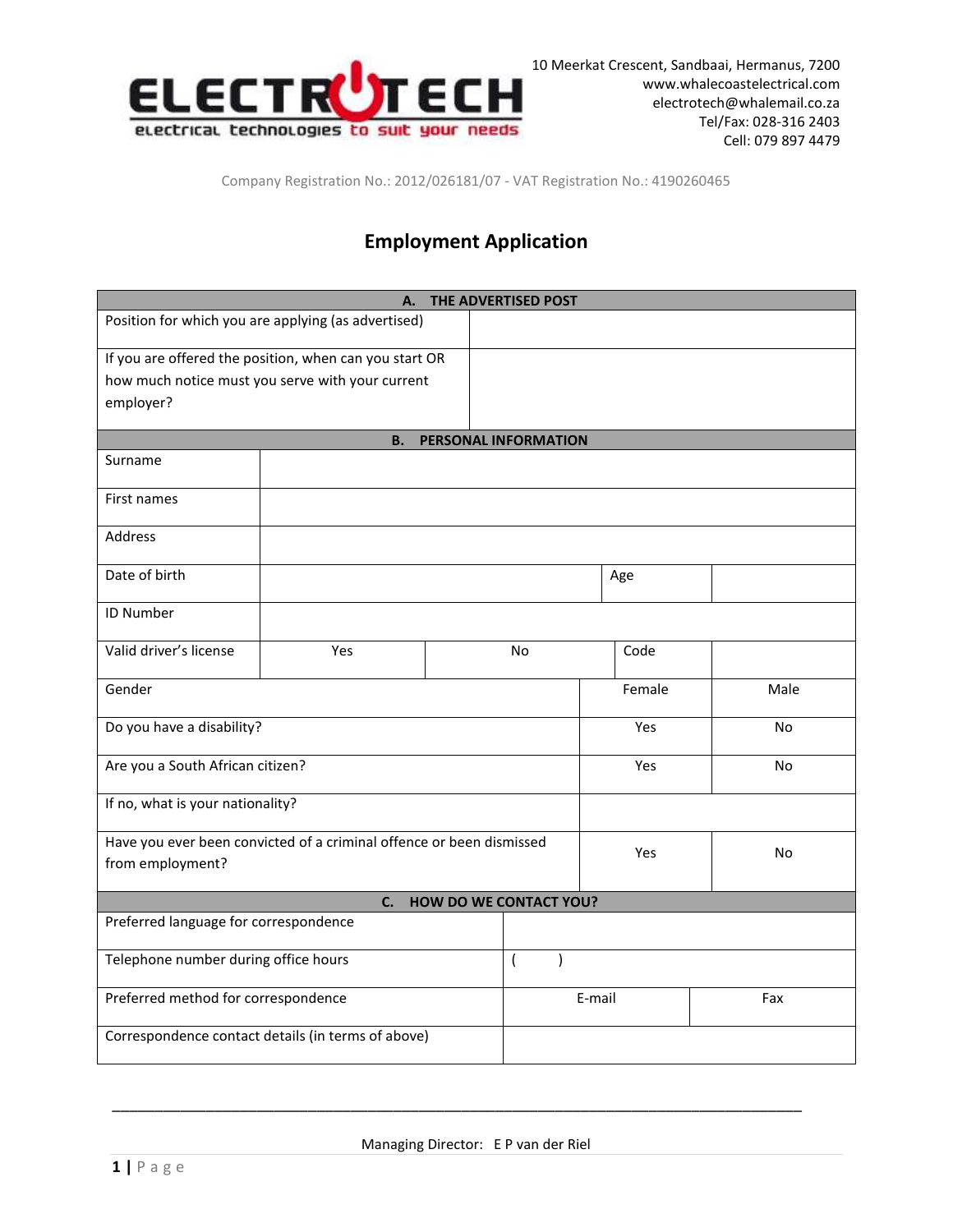| D. LANGUAGE PROFICIENCY - STATE 'GOOD', 'FAIR', OR 'POOR' |                       |  |  |  |  |
|-----------------------------------------------------------|-----------------------|--|--|--|--|
|                                                           | Languages (specified) |  |  |  |  |
|                                                           |                       |  |  |  |  |
| Speak                                                     |                       |  |  |  |  |
| Read                                                      |                       |  |  |  |  |
| Write                                                     |                       |  |  |  |  |

| <b>QUALIFICATIONS</b><br>$\bullet$                              |                                |               |  |  |  |
|-----------------------------------------------------------------|--------------------------------|---------------|--|--|--|
| Name of school / Technical College                              | Highest qualification obtained | Year obtained |  |  |  |
| Tertiary education (complete for each qualification you obtain) |                                |               |  |  |  |
| Name of Institute                                               | Name of Qualification          | Year obtained |  |  |  |
|                                                                 |                                |               |  |  |  |
|                                                                 |                                |               |  |  |  |
|                                                                 |                                |               |  |  |  |
|                                                                 |                                |               |  |  |  |
|                                                                 |                                |               |  |  |  |